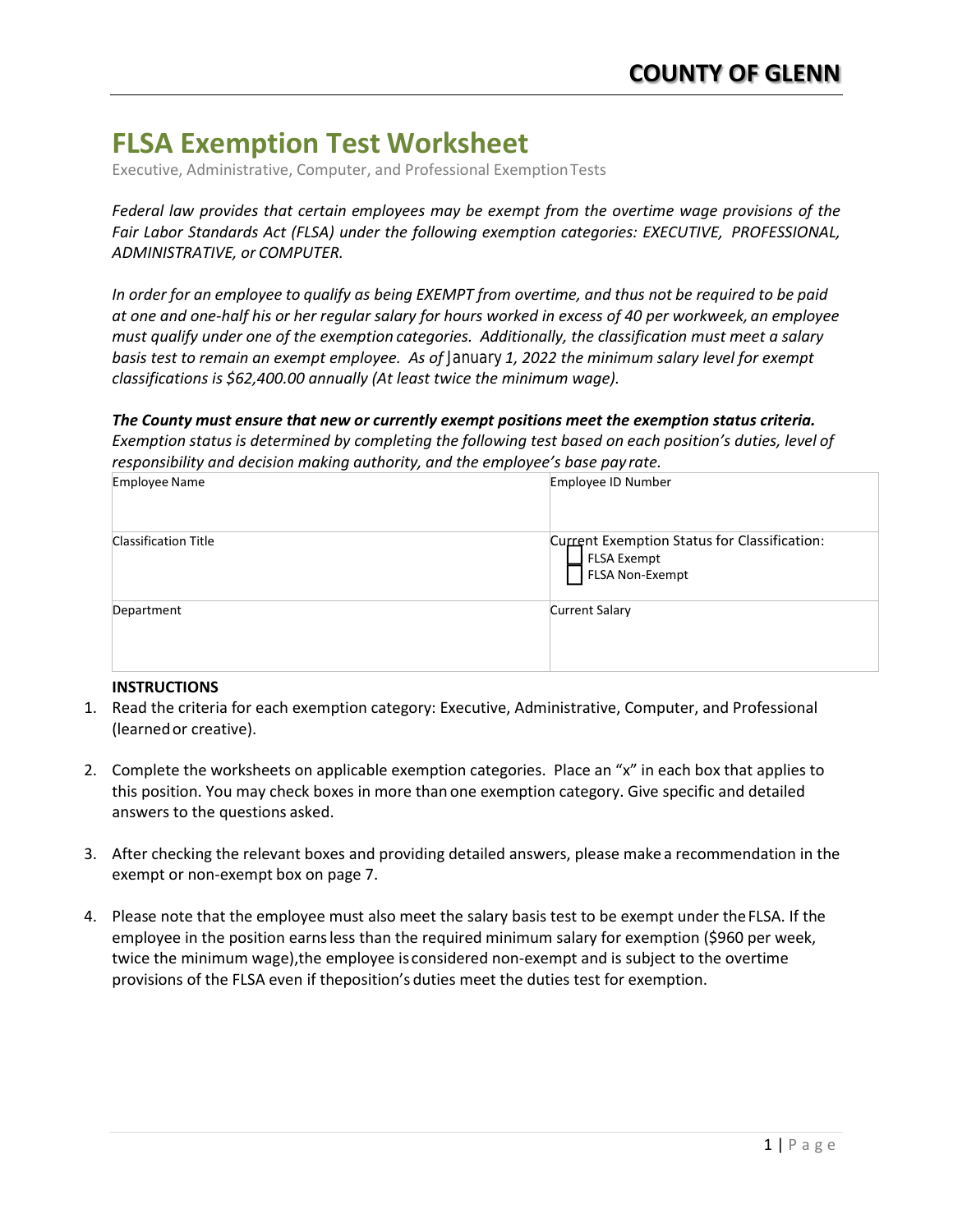## **EXECUTIVE**

To be classified as an FLSA exempt executive employee, the employee must hold a position requiring that they regularly perform duties which are consistent with the management of a Department or customarily recognized division. In addition an FLSA exempt employee must regularly supervise and direct two or more FTE employees, and they must have authority to hire or fire other employees or their suggestions as to such are given particular weight, and the employee must be paid a weekly salary of \$1,200 or higher.

| Does the employee receive a salary of at least \$1,200 per week?                                                                                                                                                                                                                                                                                                                                                                                                                                                                                                                                                                                            | YES         | <b>NO</b> |
|-------------------------------------------------------------------------------------------------------------------------------------------------------------------------------------------------------------------------------------------------------------------------------------------------------------------------------------------------------------------------------------------------------------------------------------------------------------------------------------------------------------------------------------------------------------------------------------------------------------------------------------------------------------|-------------|-----------|
| Does the employee's position's primary duty consist of managing a department or subdivision,<br>which has a permanent status and continuing function?<br>It is a good "rule of thumb" for the primary duty to take about 50% of the worker's time.<br>However, time alone is not the only consideration. Other factors to consider include:<br>The relative importance of the exempt duties compared to the nonexempt duties.<br>The amount of time spent performing exempt duties.<br>The worker's freedom from direct supervision.<br>The relationship between the worker's salary and wages paid to other employees for the<br>same kind of exempt work. | YES         |           |
| Does the employee customarily and regularly direct the work of two or more FTE employees<br>or their equivalent?                                                                                                                                                                                                                                                                                                                                                                                                                                                                                                                                            | lYES        |           |
| Does the employee have the authority to hire or fire other employees or are the employee's<br>suggestions and recommendations as to hiring, firing, advancement, promotion or any other<br>change of status of other employees given particular weight?<br>("Particular weight" means this requirement is defined as a responsibility in the employee's<br>job duties (Job Description) and it is not an occasional requirement).                                                                                                                                                                                                                           | <b>IYES</b> |           |

If the answer to any of these questions is "no", then the employee does not meet the "Executive" exemption requirements. However, they may meet either the "Administrative" or "Professional" exemption requirements.

### **Do you recommend that this position be exempt from the overtime provisions of the Fair Labor Standards Act?**

**□ Yes □ No**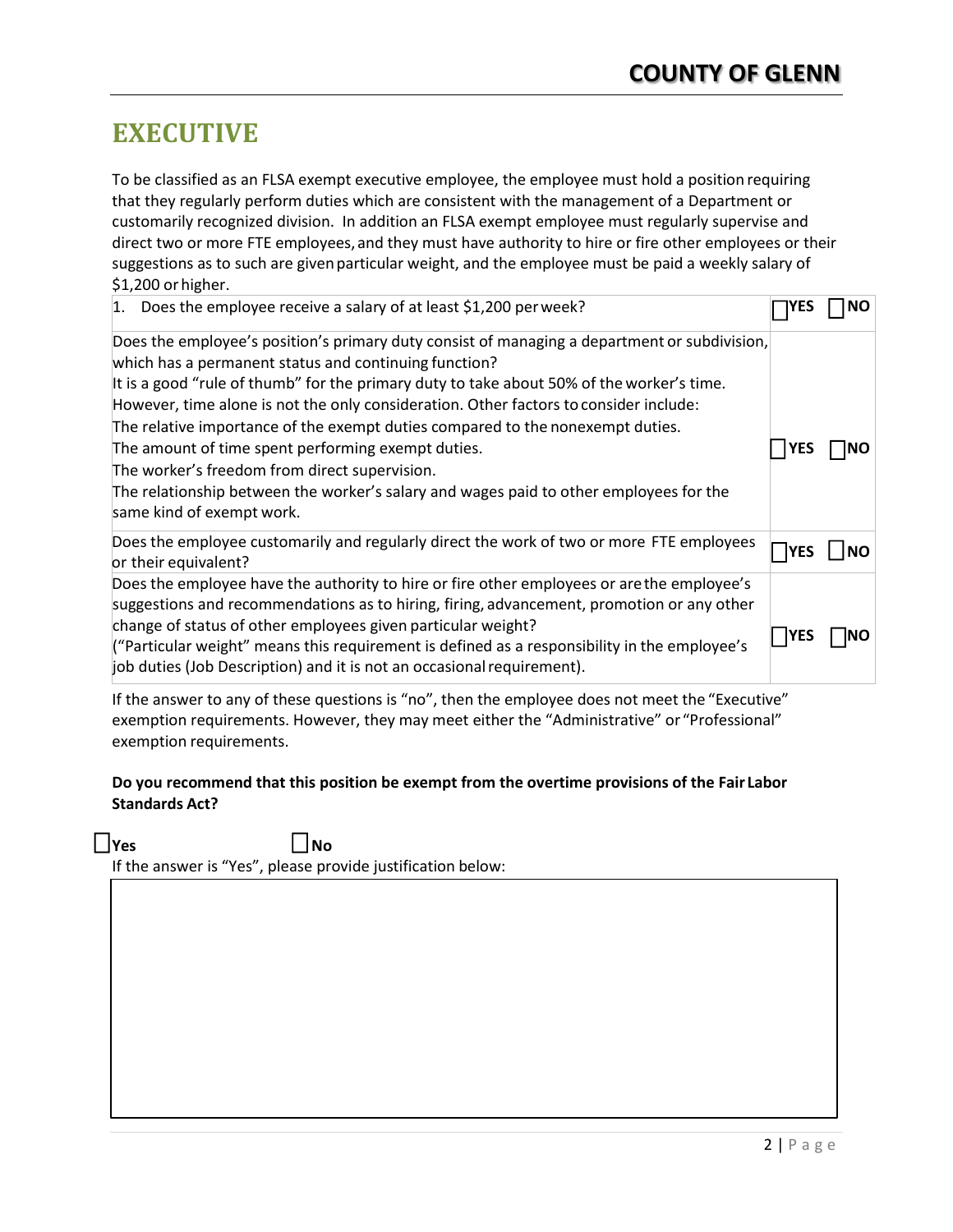# **ADMINISTRATIVE**

To be classified as an FLSA exempt administrative employee, the employee must be paid a weeklysalary of \$1,200 or higher; hold a position where primary position duties require the exercise of discretionand independent judgment and the performance of office or non-manual work related to themanagement policies or general business operations of the employer or the employer's customers.

| 1. | Does the employee receive a salary of at least \$1,200 per week?                                                                                                                                                                                                                                                                                                                                                                                                                                                                                                                                                                                                                                                                                                                                                                                                                                                                                                                |  |
|----|---------------------------------------------------------------------------------------------------------------------------------------------------------------------------------------------------------------------------------------------------------------------------------------------------------------------------------------------------------------------------------------------------------------------------------------------------------------------------------------------------------------------------------------------------------------------------------------------------------------------------------------------------------------------------------------------------------------------------------------------------------------------------------------------------------------------------------------------------------------------------------------------------------------------------------------------------------------------------------|--|
| 2. | Does this employee perform work that is directly related to assisting with the<br>running of the business or act as an advisor or consultant to the employer's clients or<br>customers?<br>Consider the following factors and definitions when determining whether an<br>employee performs administrative duties:<br>Administrative operations of the business include advising management,<br>$\bullet$<br>planning, negotiating, representing the company, purchasing, promoting sales,<br>and business research and control.<br>These activities frequently include: tax, finance, accounting, audit, insurance,<br>$\bullet$<br>quality control, purchasing, advertising, marketing, research, safety and health,<br>personnel management, employee benefits, labor relations, public relations, and<br>government relations.<br>Administrative duties do not include routine or structured tasks such as<br>$\bullet$<br>bookkeeping, data tabulation, or clerical duties. |  |
|    | 3. Does the employee customarily and regularly exercise discretion and independent<br>judgment related to management policies or the general business operations of the<br>employer or the employer's customers?                                                                                                                                                                                                                                                                                                                                                                                                                                                                                                                                                                                                                                                                                                                                                                |  |

If the answer to any of these questions is "no", then the employee is non-exempt and must be paid in accordance with the Fair Labor Standards Act(FLSA).

### **Do you recommend that this position be exempt from the overtime provisions of the FairLabor Standards Act?**

**□ Yes □ No**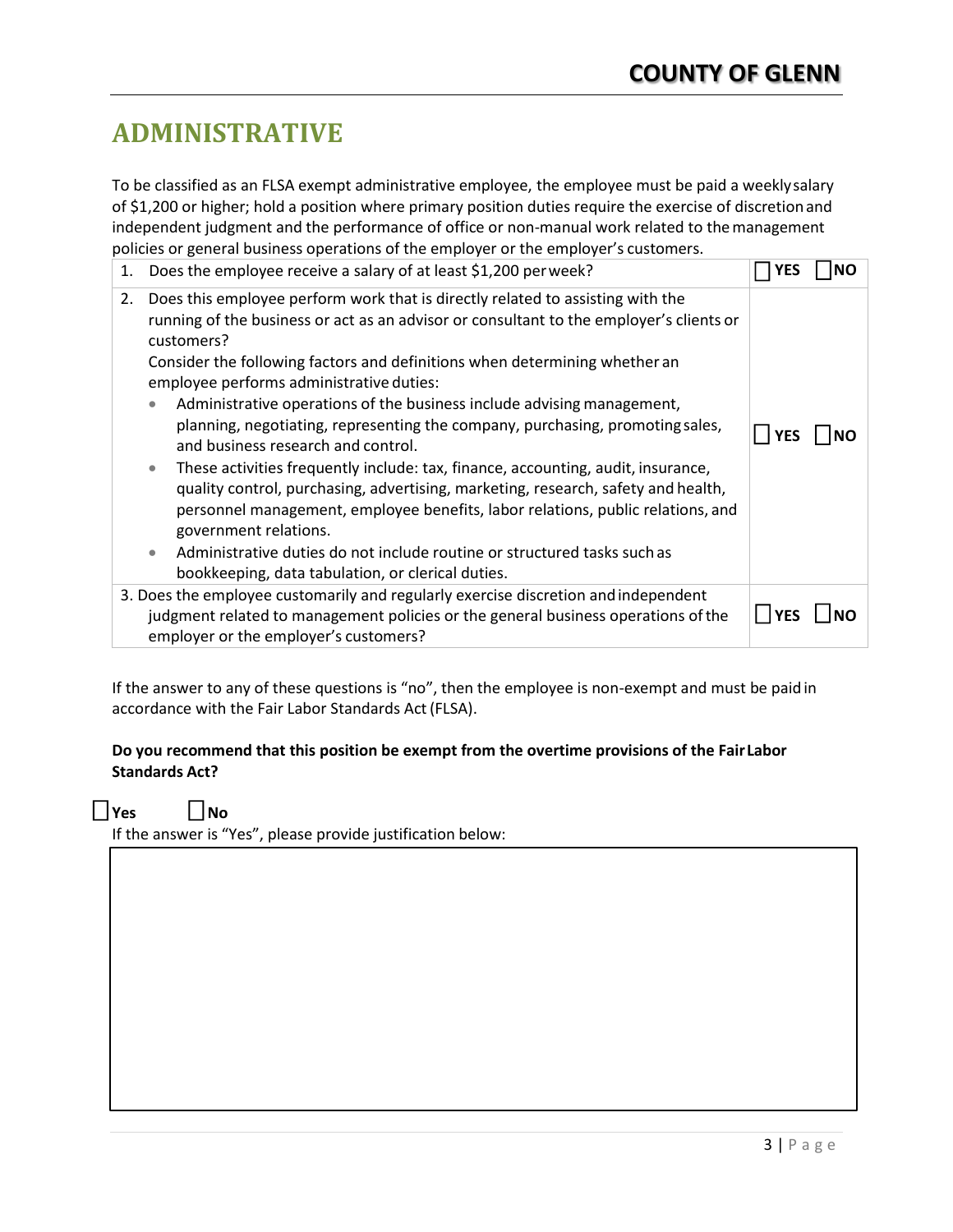# **COMPUTER**

To be classified as an exempt computer employee, an employee must be paid an hourly rate of \$30.00 or \$62,400 annual or higher; hold a position where primary position duties require work in computer systems analysis, computer programming, software engineering or similarly skilled work in the computer field.

| 1. Does the employee receive a salary of at least \$30.00 per hour or \$62,400 per year?                                                                                                                                                                          |                      |           |
|-------------------------------------------------------------------------------------------------------------------------------------------------------------------------------------------------------------------------------------------------------------------|----------------------|-----------|
| 2. Does the employee's primary duty consist of the application of systems analysis<br>techniques and procedures, including consulting with users, to determine hardware,<br>software, or system functional specifications?                                        | YES                  | NO        |
| 3. Does the employee's primary duty consist of the design, development,<br>documentation, analysis, creation, testing, or modification of computer systems or<br>programs, including prototypes, based on and related to user or system design<br>specifications? | YES                  | <b>NO</b> |
| 4. Does the employee's primary duty consist of the design, documentation, testing,<br>creating, or modification of computer programs related to machine operating<br>systems?                                                                                     | $\Box$ YES $\Box$ NO |           |
| 5. Does the employee's primary duty consist of a combination of the aforementioned<br>duties, the performance of which requires the same level of skills?                                                                                                         |                      |           |

If the answer to any of these questions is "no", then the employee is non-exempt and must be paidin accordance with the Fair Labor Standards Act (FLSA).

### **Do you recommend that this position be exempt from the overtime provisions of the FairLabor Standards Act?**

### **□ Yes □ No**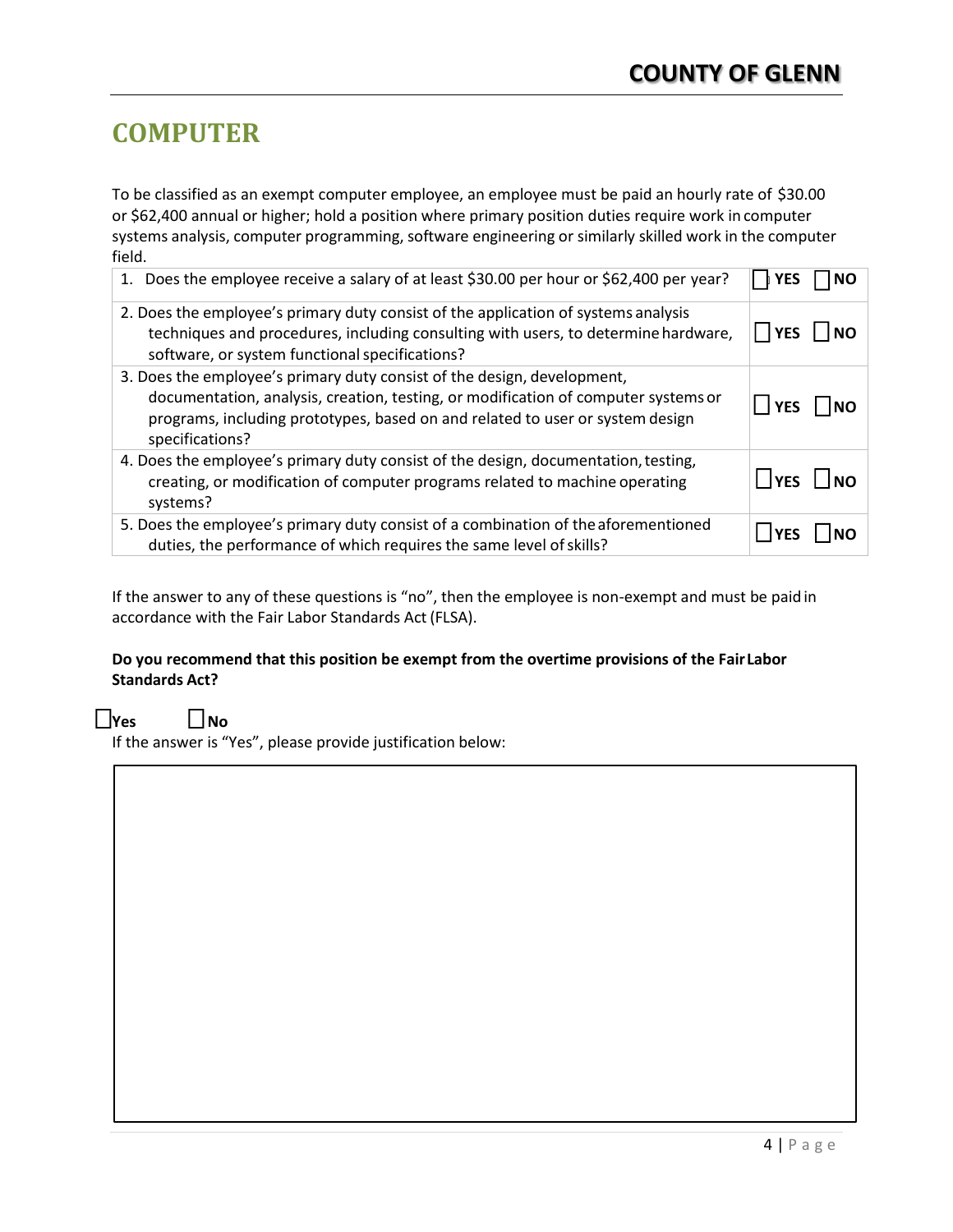# **PROFESSIONAL - Learned or Creative**

To be classified as an FLSA exempt Learned or Creative Professional employee, the employee mustbe paid a weekly salary of \$1,200 or higher; hold a position with duties requiring advanced or very specialized education and training and that require the exercise of discretion and judgment, or; consist of work requiring invention, imagination or talent in a recognized field of artistic or creative endeavor.

| 1. | Does the employee receive a salary of at least \$1,200 per week?                                                                                                                                                                                                                                                                                                                                                                                                                                                                                                                                                                                                                                                                                                                                                                |            |           |
|----|---------------------------------------------------------------------------------------------------------------------------------------------------------------------------------------------------------------------------------------------------------------------------------------------------------------------------------------------------------------------------------------------------------------------------------------------------------------------------------------------------------------------------------------------------------------------------------------------------------------------------------------------------------------------------------------------------------------------------------------------------------------------------------------------------------------------------------|------------|-----------|
| 2. | Does the employee's primary duty meet all of the following requirements for a<br>"learned" professional?<br>The employee performs work requiring advanced knowledge, defined as work<br>$\bullet$<br>which is predominantly intellectual in character.<br>The work requires the consistent exercise of discretion and judgment.<br>$\bullet$<br>The advanced knowledge must be in a field of science or learning.<br>$\bullet$<br>The advanced knowledge must be customarily acquired by a prolonged course of<br>$\bullet$<br>specialized intellectual instruction.                                                                                                                                                                                                                                                            | $\Box$ YES | <b>NO</b> |
| 3. | Does the employee's primary duty qualify for a "creative" professional because it<br>requires invention, imagination, originality, or talent in a recognized field of artistic<br>or creative endeavor?<br>The exemption of the creative professional is highly dependent on the degree of<br>$\bullet$<br>invention, originality or talent that is exercised by the employee. As such, the<br>exemption has to be done on a case-by-case basis (rather than by the job<br>classification).<br>The work that is performed typically has to be highly conceptual where only a<br>$\bullet$<br>concept may be the starting point and must require a high degree of originality.<br>The creative professional exemption generally applies to actors, musicians,<br>$\bullet$<br>composers, painters, essayists, and screenwriters. | $\Box$ YES |           |

If the answer to questions number 1 and 2 or 1 and 3 is "no", then the employee is non-exempt and must be paid in accordance with the Fair Labor Standards Act(FLSA).

#### **Do you recommend that this position be exempt from the overtime provisions of the FairLabor Standards Act?**

**□ Yes □ No**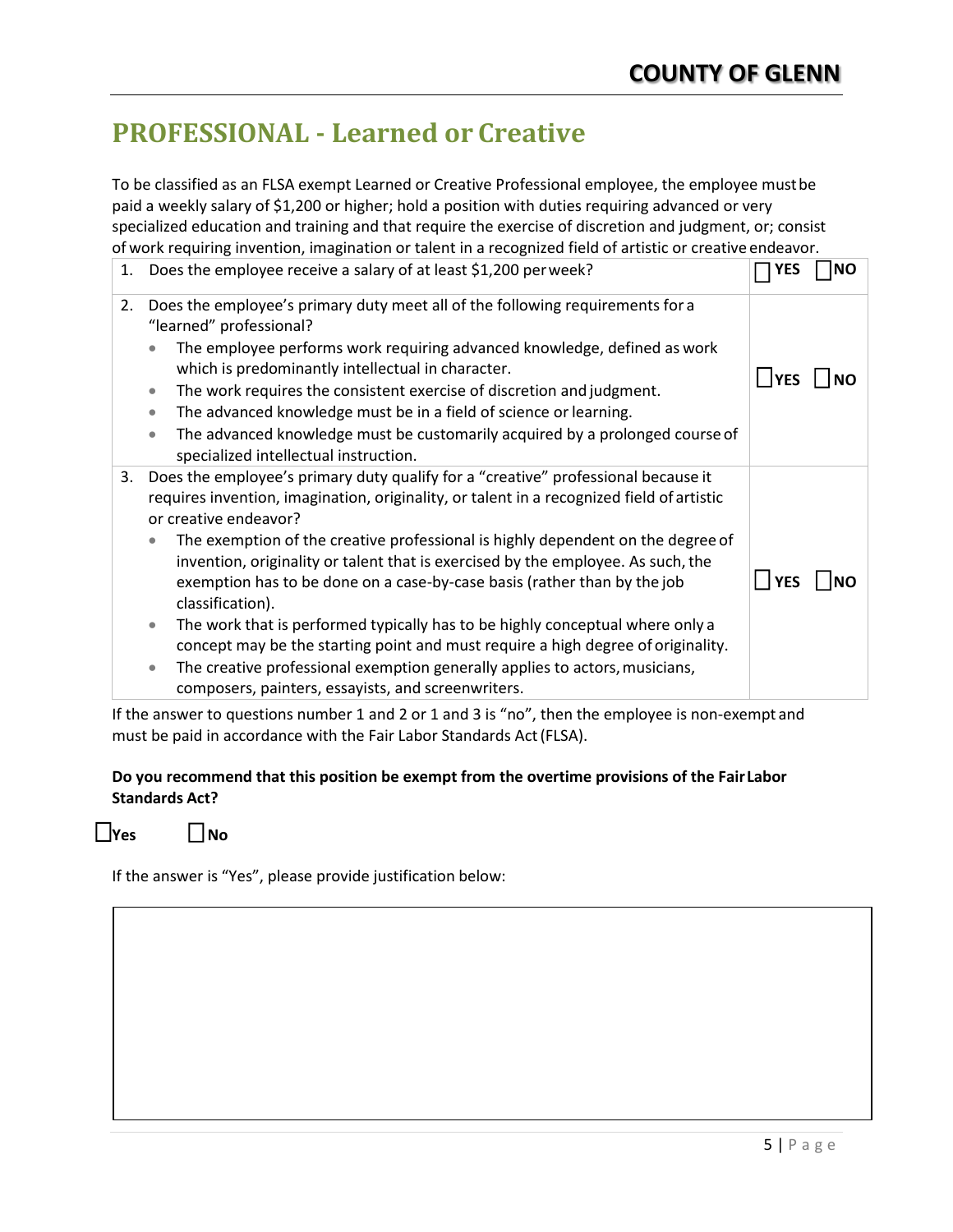# **FLSA EXEMPT STATUS QUESTIONS AND CONSIDERATIONS:**

| How many hours per week does the employee regularly work?                                                                                                                                                                                                                 |                           | HRS/WK     |
|---------------------------------------------------------------------------------------------------------------------------------------------------------------------------------------------------------------------------------------------------------------------------|---------------------------|------------|
| What are the primary duties of the position? (Primary duty means the principal, main, major, or<br>most important duties that an employee performs.)<br><b>DUTIES:</b>                                                                                                    |                           |            |
|                                                                                                                                                                                                                                                                           |                           |            |
| How much time does the employee spend performing exempt work?<br>(NOTE: Under California's duties test, an employee must spend more than half of their time engaged<br>in exempt duties to qualify for the exemption.)                                                    |                           | HRS/WK     |
| Does the job exist mainly for the purpose of performing the exempt duties assigned<br>with this position?<br>(Consider the relative importance of the exempt duties compared with other duties.)                                                                          | <b>YES</b>                | <b>NO</b>  |
| Are there any duties that can be redistributed or reassigned to other employees<br>within the department? If so, identify the duties that can be reassigned and the classification that<br>can absorb the duties.                                                         | <b>TYES</b>               | NO         |
| <b>DUTIES:</b><br><b>REASSIGNED TO:</b>                                                                                                                                                                                                                                   |                           |            |
| Does the department have an overtime budget?                                                                                                                                                                                                                              | $\Box$ YES                | <b>JNO</b> |
| Does the employee have a County issued cell phone or receive a phone stipend?                                                                                                                                                                                             | $\sqcup$ YES              | <b>NO</b>  |
| Does the employee check their work email or answer phone calls outside of their<br>regular work schedule?<br>If so, approximately how many hours a week are regularly spent checking emails or answering phone<br>calls outside of their regular work schedule?<br>HRS/WK | YES                       | $\Box$ NO  |
| 'Connected Employee' Considerations:                                                                                                                                                                                                                                      |                           |            |
| How will you handle reporting of time spent on devices and compensate employees for all<br>compensable time?                                                                                                                                                              |                           |            |
| How will you set expectations on working outside of work hours? (ex: prohibit, restrict<br>access, authorize, time keeping, etc.)                                                                                                                                         |                           |            |
| How will you enforce polices and discipline employees that violate policies on after-hours<br>work?                                                                                                                                                                       |                           |            |
| How will you manage 'connected' employees and authorize compensable duties? (Consider<br>installing software that can help track hours spent on mobile devices.)                                                                                                          |                           |            |
| Consider how much supervision the employee receives and independence they have in<br>performing their duties and establishing the relative priorities of their tasks.                                                                                                     | <b>General</b><br>Limited | ndependent |